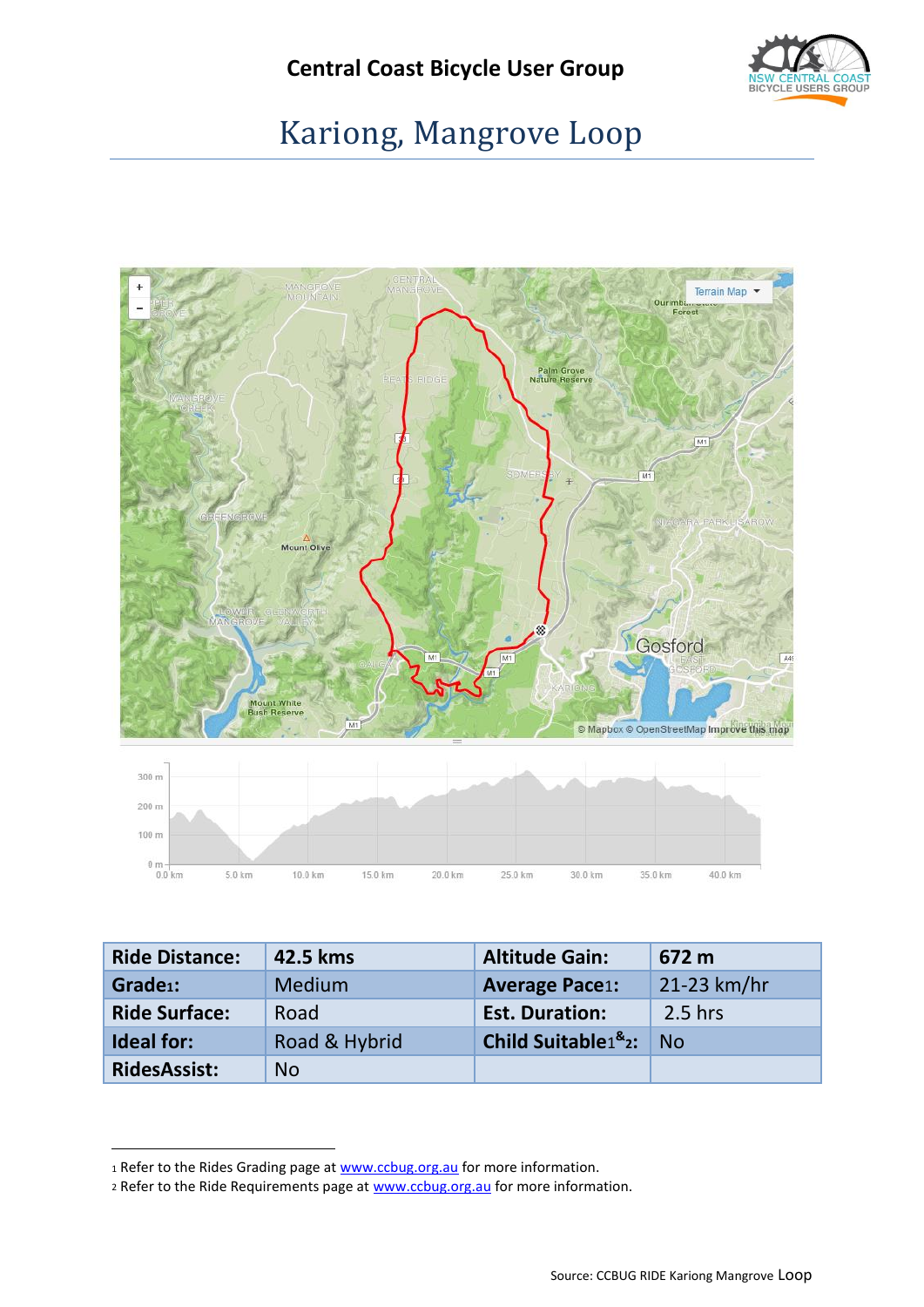

**Ride Summary**:

**A scenic road on quiet main road down past Mooney creek then along through farm land around Peats Ridge, Mangrove Mountain and Somersby**

**For more information on this ride including when it is next scheduled, please refer to the CCBUG Rides Calendar at www.ccbug.org.au or checkout our events on Facebook** [www.facebook.com/CentralCoastBicycleUserGroup](http://www.facebook.com/CentralCoastBicycleUserGroup)

**Ride Details – Meet at Cal Cl Somersby**

**Opt in points** Calga (Peats Ridge Road)

### **Opt out points**

Calga (Peats Ridge Road)

#### **Water & Toilet Locations**

Peats Ridge – Service Stations/cafes

**Map Reference**:

[https://www.strava.com/routes/7804768/](https://www.strava.com/routes/7804768/cue_sheet)